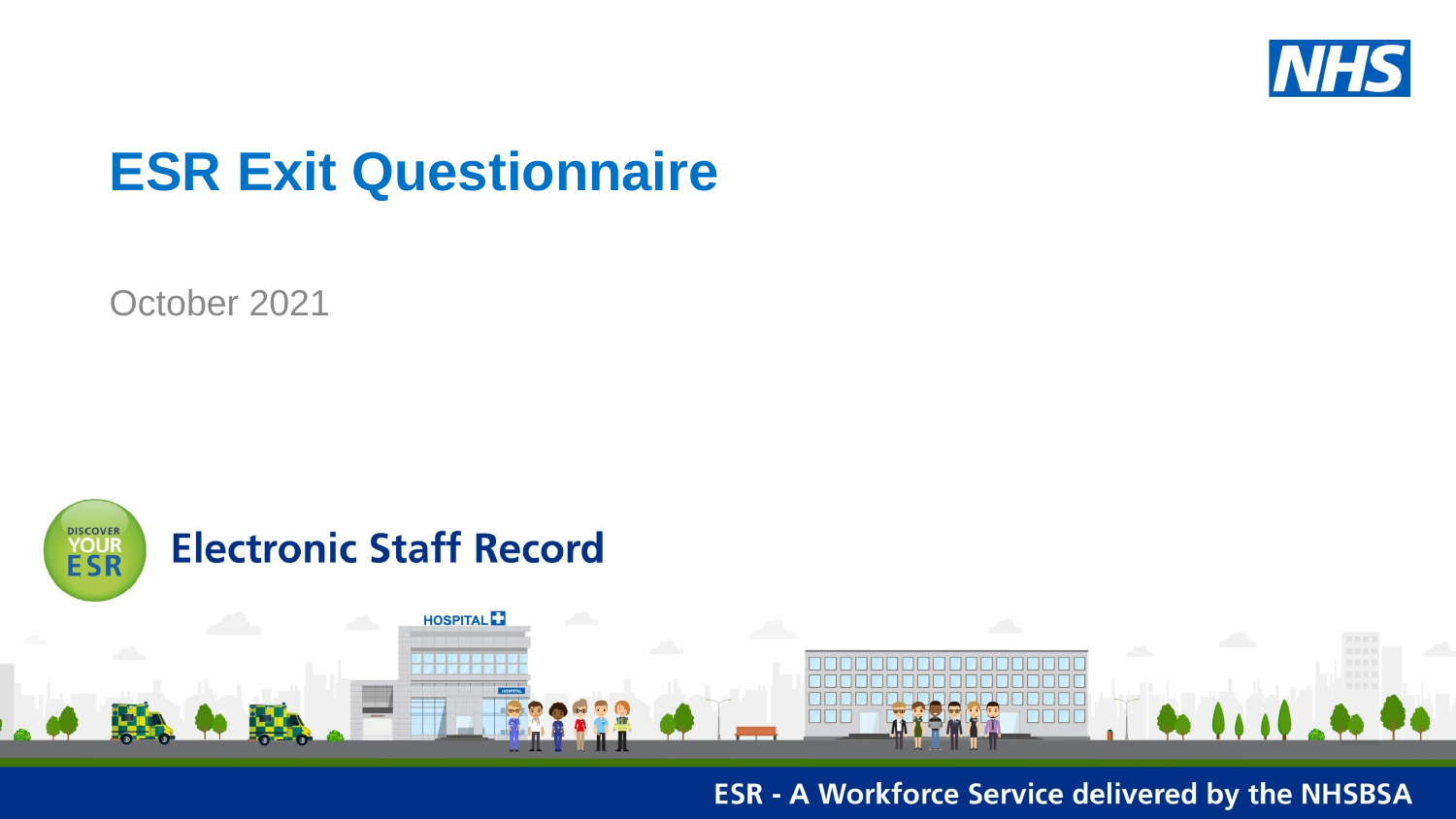## **ESR Exit Questionnaire**

### **Ensuring our NHS People have a voice**



that are linked to the annual NHS [Staff Survey](https://www.nhsstaffsurveys.com/about-the-survey/) and [National Quarterly Pulse Survey,](https://www.england.nhs.uk/fft/nqps/) in and div minud to the dimiddle addition to two new questions; giving the employee an opportunity to self-report their reason for leaving and a free text box for them to confirm what (if anything) would have made them stay with that employer. The existing ESR Exit Questionnaire has been enhanced with a revised set of questions,

These enhancements have been developed as a collaboration with the NHS BSA ESR team, NHS England and NHS Improvement's Looking After Our People – Retention Programme and NHS Wales.

For those organisations using ESR Self Service, there is an electronic Exit Questionnaire within ESR that allows organisations to automatically send a link to staff that are leaving their organisation, asking them to complete a short survey about their experience at the organisation and why they are leaving. The data from responses can then be used at organisation and system level to support improved retention planning.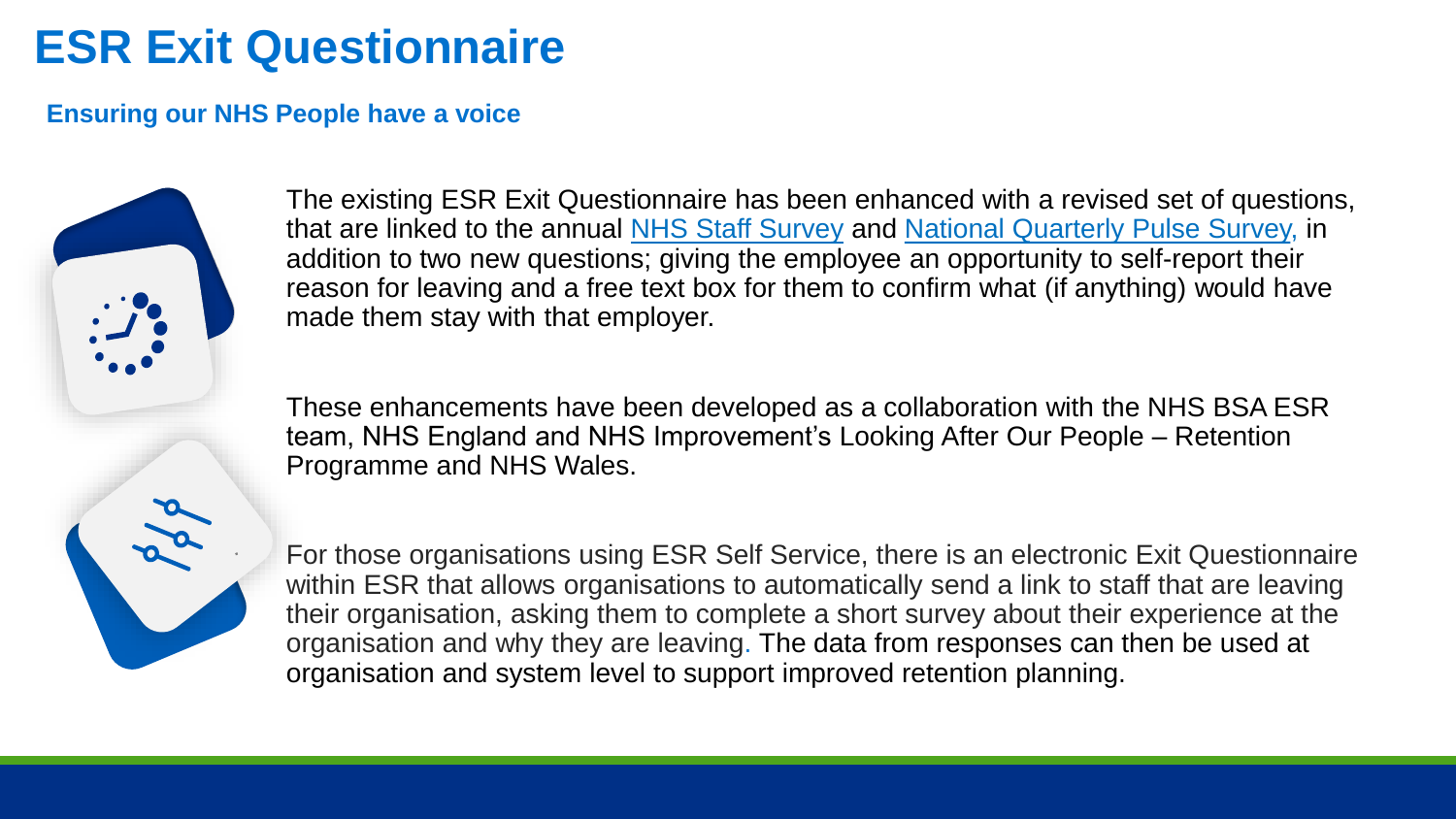As set out in the [NHS Long Term Plan](https://www.longtermplan.nhs.uk/) and [We Are the NHS: People Plan for 2020/21,](https://www.england.nhs.uk/ournhspeople/) the NHS must lead the way in valuing, caring for, listening to, educating and rewarding our people.

Whilst we wish to retain our NHS People within the healthcare system, people leaving is a part of the employee life cycle. Having a standardised approach to capturing data around why people have left an organisation will strengthen the qualitative and quantitative staff experience data that can be utilised to underpin trust, system, regional and national interventions.

The ESR Exit Questionnaire provides essential intelligence to help organisations and systems build better retention plans to keep our people. It aims to identify areas where an organisation or system may benefit from focusing their retention activity planning.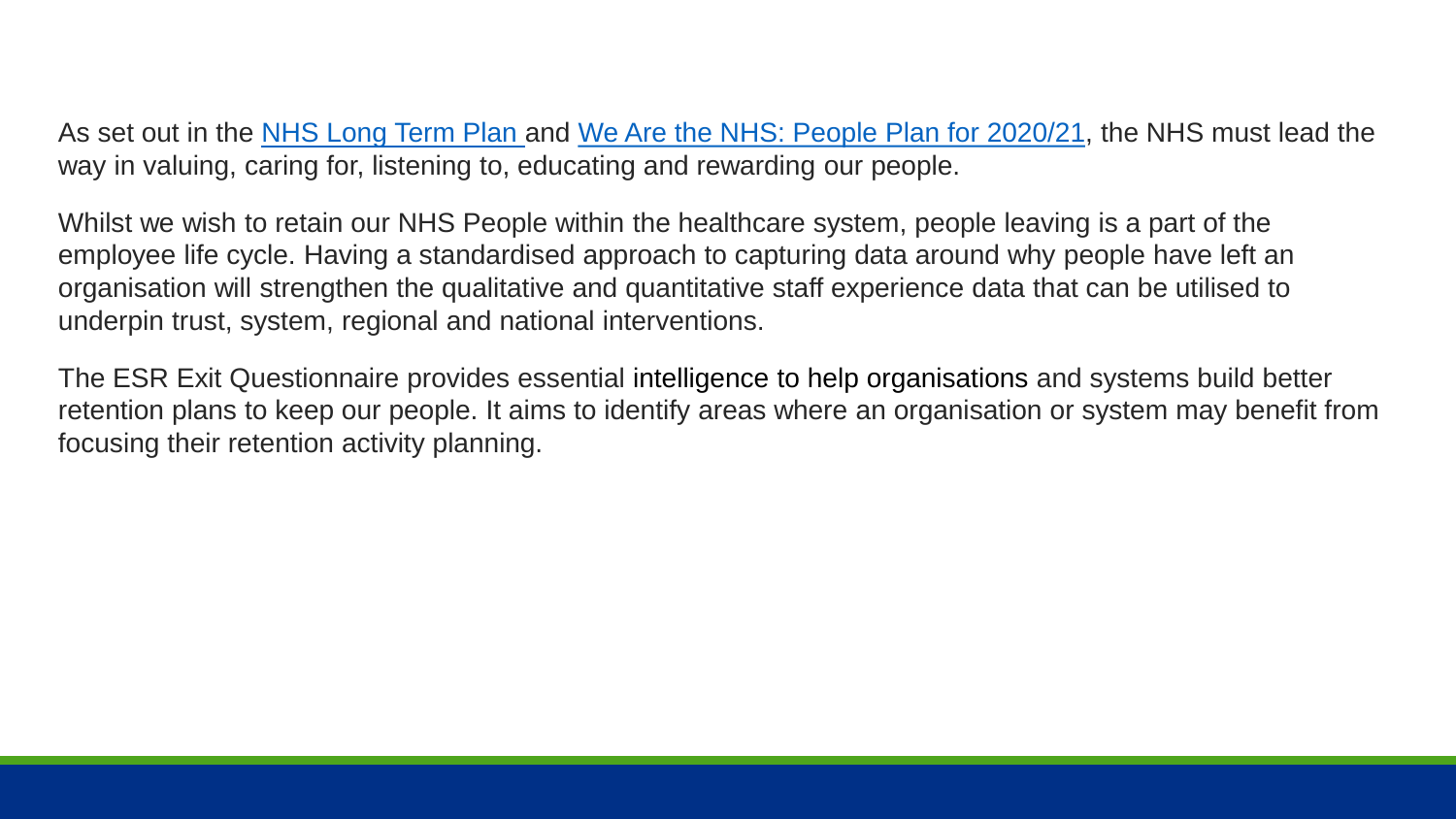## **Settings to send Exit Questionnaire**

In order for the Exit Questionnaire to be available to employees, organisations should set Trust level setting to 'Yes', this will then send Exit Questionnaires to all leavers when they have a termination date entered against their record, unless overridden at assignment level.

| o.<br>dd'i Org. Unit Details<br>Deactivate Waitlisting in OLM       |                             | ×<br>$\Omega$                     |   |              |
|---------------------------------------------------------------------|-----------------------------|-----------------------------------|---|--------------|
| User Can View Or Amend Their Own Record Yes                         |                             | Other Assignment Information      |   |              |
| Learning Auto Enrol Opt Out No Opt Outs Exit Questionnaire Required |                             | Employee Category Full Time       |   |              |
| Exit Questionnaire Required Yes                                     |                             | Assignment Category Permanent     |   | $\checkmark$ |
| Send Change of Contract and Working Terms Notification              | Find <sub>%</sub>           | Fixed Term / Temp Con End Date    | 雦 |              |
| Automatic Internet Access                                           | Exit Questionnaire Required | Fixed Term / Temp Cont Reason     |   | Q            |
| Leave Accrual By Days                                               | No.                         | <b>Local Employment Contract</b>  | Q |              |
|                                                                     | Yes                         | <b>New Deal</b>                   | Q |              |
|                                                                     |                             | <b>Job Sharer</b>                 | Q |              |
|                                                                     | Eind<br>QK<br>Cancel        | Night Worker                      | Q |              |
|                                                                     |                             | <b>Flexible Working Pattern</b>   |   | Q            |
|                                                                     |                             | <b>Incremental Date</b>           | 雦 |              |
|                                                                     |                             | <b>Maximum Part Time</b>          | Q |              |
|                                                                     |                             | Start Date in Grade 01-Jan-2016   |   |              |
|                                                                     |                             | <b>Accommodation Status</b>       |   | Q            |
|                                                                     |                             | Avg Working Days per Week         |   |              |
|                                                                     |                             | Exit Questionnaire Required   Yes | Q |              |

*The functionality presented here reflects the current known position and is subject to successful testing. Screenshots used in this presentation are taken from testing environments and therefore may differ slightly from Production.*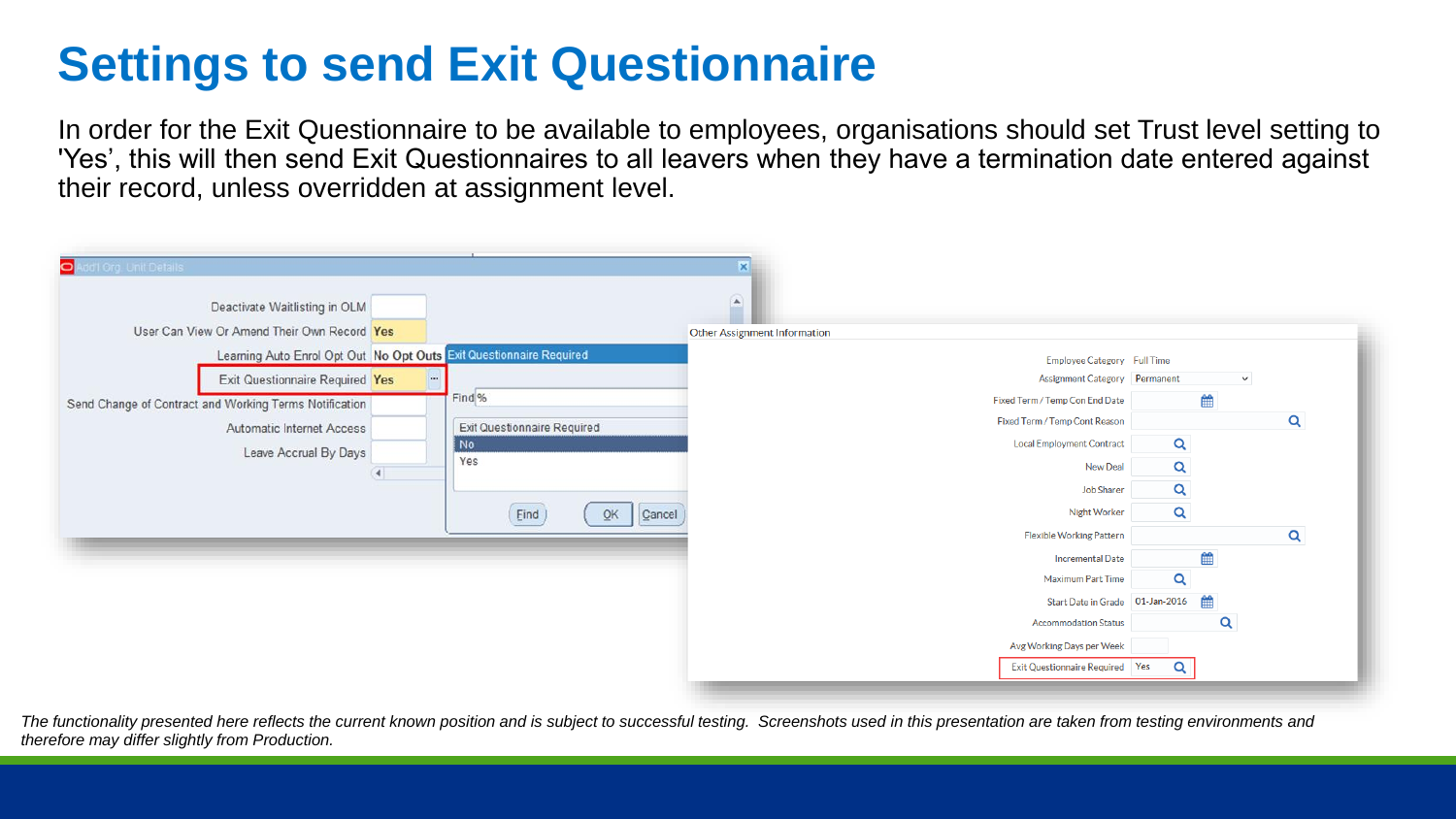### **Exit Questionnaire Notification**

#### Exit Questionnaire for: Mr. Richard Perkins

To Perkins, Richard

Sent 02-Sep-2021 14:12:45

Due 01-Dec-2021 14:12:44

#### ID 151646

Your employing organisation 298 Leeds Teaching Hospitals NHS Trust has indicated that you are leaving and as such would like to understand more about your experience whilst working for the organisation. We are asking you t in the NHS and to provide better care for patients.

Your organisation will be able to use the results of the survey to improve local working conditions and practices and to increase involvement and engagement with staff. Other organisations, including NHS England and NHS Im aggregated results.

Please read each question carefully, but give your immediate response by selecting the answer which best matches your personal view.

If you have any queries about this questionnaire, or would like to undertake a face to face interview, please contact the HR/People department in your organisation.

|  | <b>Action History</b> |
|--|-----------------------|
|--|-----------------------|

| <b>Num</b> | an Date.             |         |                |                                                  |  |
|------------|----------------------|---------|----------------|--------------------------------------------------|--|
|            | 02-SEP-2021 14:12:45 | ------- | <b>NHSMLYE</b> | Perkins, Richaro<br><b>Contractor</b> Contractor |  |

#### Response

| There have been frequent opportunities for me to show initiative in my role No Response Received      |                                           | $\checkmark$ |  |
|-------------------------------------------------------------------------------------------------------|-------------------------------------------|--------------|--|
| I have been able to make suggestions to improve the work of my team / department No Response Received |                                           | $\checkmark$ |  |
| I have been able to make improvements happen in my area of work No Response Received                  |                                           | $\checkmark$ |  |
| 1 often/always looked forward to going to work No Response Received                                   |                                           | $\checkmark$ |  |
| I was often/always enthusiastic about my job No Response Received                                     |                                           | $\checkmark$ |  |
| Time often/always passed quickly when I was working No Response Received                              |                                           | $\checkmark$ |  |
| Does your organisation take positive action on health and well-being?                                 | No Response Received                      | $\checkmark$ |  |
| Does your organisation act fairly with regard to career progression/promotion? No Response Received   |                                           | $\checkmark$ |  |
| Does your organisation provide opportunities for flexible working patterns                            | No Response Received                      | $\checkmark$ |  |
| I felt my contribution was valued by my manager/team/organisation?                                    | No Response Received                      | $\checkmark$ |  |
| What is your reason for leaving?                                                                      | Voluntary Resignation - Other/Not Knowl ~ |              |  |
| Is there anything that would have made you stay in your role or organisation?                         |                                           |              |  |
|                                                                                                       |                                           |              |  |
|                                                                                                       |                                           |              |  |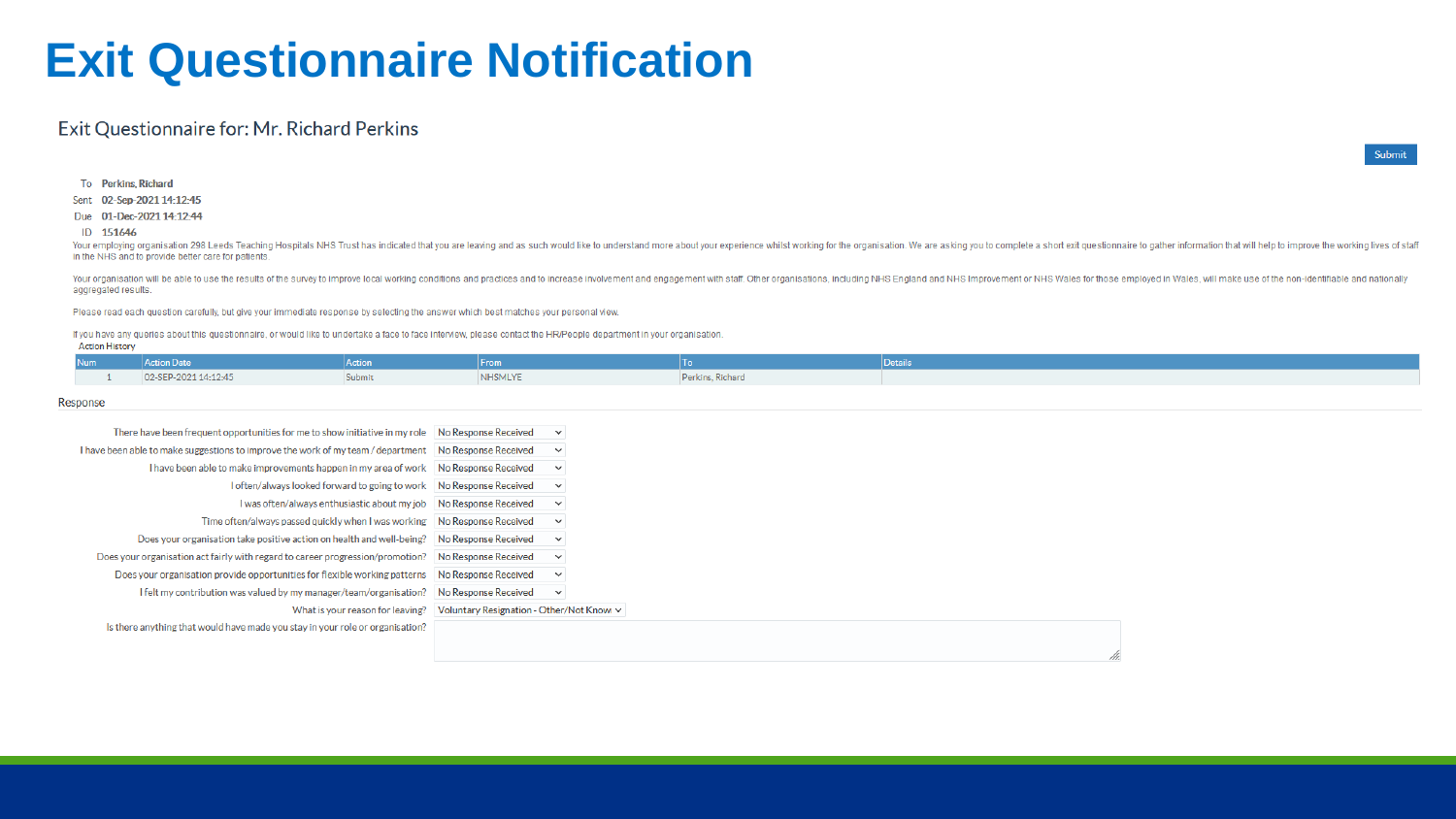## **Updated Questions**

The ESR Exit Questionnaire asks the employee to respond to a number of questions.

There have been frequent opportunities for me to show initiative in my role I have been able to make suggestions to improve the work of my team / department I have been able to make improvements happen in my area of work I often/always looked forward to going to work I was often/always enthusiastic about my job Time often/always passed quickly when I was working Does your organisation take positive action on health and well-being? Does your organisation act fairly with regard to career progression / promotion Does your organisation provide opportunities for flexible working patterns? I felt my contribution was valued by my manager/team/organisation What is your reason for leaving?

Is there anything that would have made you stay in your current role or organisation?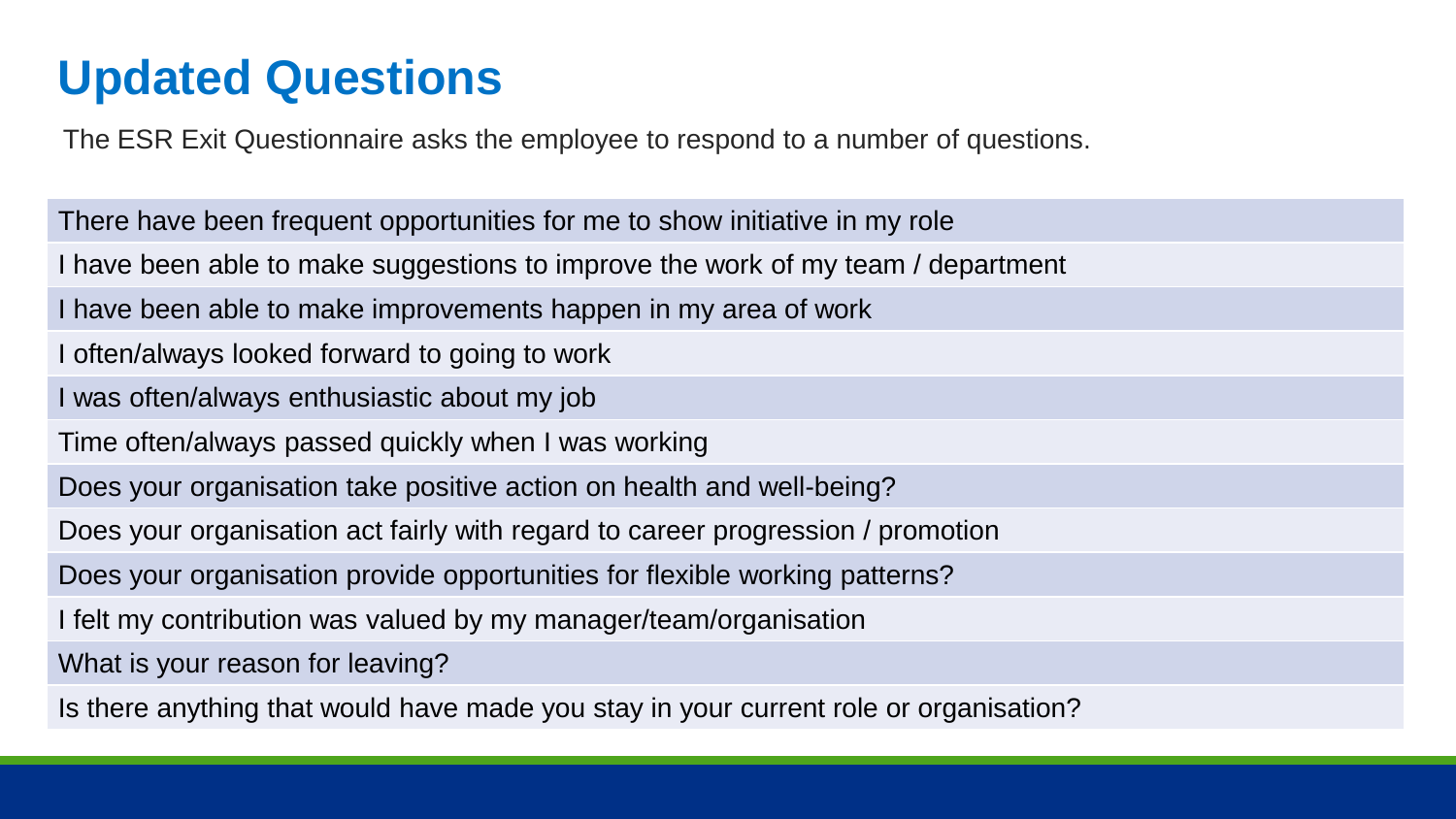### **How it works**

When an employee's end of employment has been actioned in ESR a notification and email is triggered and sent to the leaver asking them to complete the Exit Questionnaire in ESR.

Once the employee has completed their Exit Questionnaire, Core HR and Payroll URP's can access the questionnaire. It's important to note that an employee's manager does not have access to the answers provided.

Both previous and new questions are reportable in ESR BI.